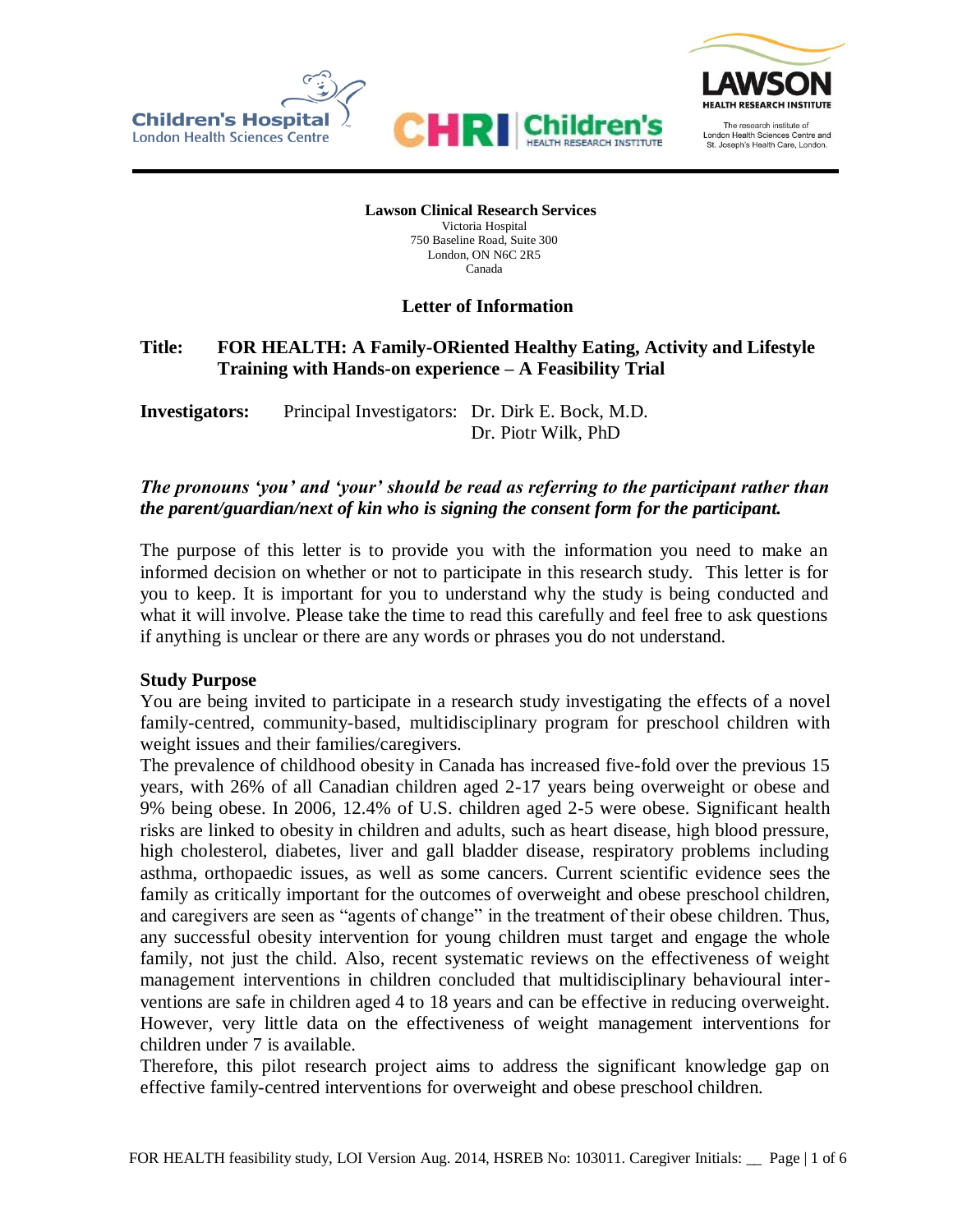"FOR HEALTH" aims to support participating families in developing a healthy lifestyle within their daily routines by providing hands-on experiences to increase nutritional knowledge, physical activity levels, and self-esteem. Establishing a healthier lifestyle will decrease the rate of weight gain and lead to a healthier weight (assessed by calculating BMI z-score from measured height and weight), and reduce the risk of developing obesity-related diseases.

About 32 young children 2 years 9 months - 6 years of age with unhealthy weights (defined as a body mass index greater than or equal to the  $85<sup>th</sup>$  percentile on their growth chart) will be enrolled in this study. The research will contribute to the creation of evidence-based strategies effective in addressing unhealthy weights and lifestyles in young children. The larger research goal on which this study is based on is to reduce the burden of childhood overweight and obesity and, by sharing the knowledge gained through this research, to enable other health care practitioners to implement effective lifestyle management strategies for young children with unhealthy weights and their families.

The FOR HEALTH program is funded through the Translational Research Grant provided by the Children's Health Research Institute and the Department of Paediatrics, Children's Hospital, London Health Sciences Centre, Western University, and through Lawson Health Research Institute, London, Ontario, Canada.

#### **Participation**

Participation in this study is voluntary. **You may refuse to participate, refuse to answer any questions or withdraw from the study at any time with no effect on your current or future care**. You have the right to be given all important information about your treatment, the study and what you will be asked to do. You should only agree to take part if you feel happy that you know enough about it. If during the course of this study new information becomes available that may relate to your willingness to continue to participate, this information will be provided to you by the investigators.

You have been referred to this program because your weight has been identified to be at a level high enough to put you at risk for a variety of diseases linked to unhealthy weights, mainly those mentioned above. Research has shown that without sufficient lifestyle changes the majority of obese children (up to 77%) will become obese adults. Therefore, you have been referred to this program to help you and your family to acquire the tools needed to develop a healthier lifestyle and weight early in life in order to reduce the health risks mentioned above.

You are eligible to participate in this study if at least one parent/caregiver agrees to: attend all the program sessions with you, to complete the study questionnaires (see below) at the required time points, and to provide a *refundable* fee. The regular amount of the deposit is \$50.00. *A reduced fee will be offered to families with financial restraints.* The fee will be refunded in full at the end of the program if at least 80% of the program sessions were attended, or in case any life event that would make it too difficult or impossible to continue with the intervention.

- If you have chronic conditions other than well-controlled asthma, e.g. of the lungs, heart, liver, kidney, immune system, or with regards to development, please let the research assistant know as this will likely exclude you from the study.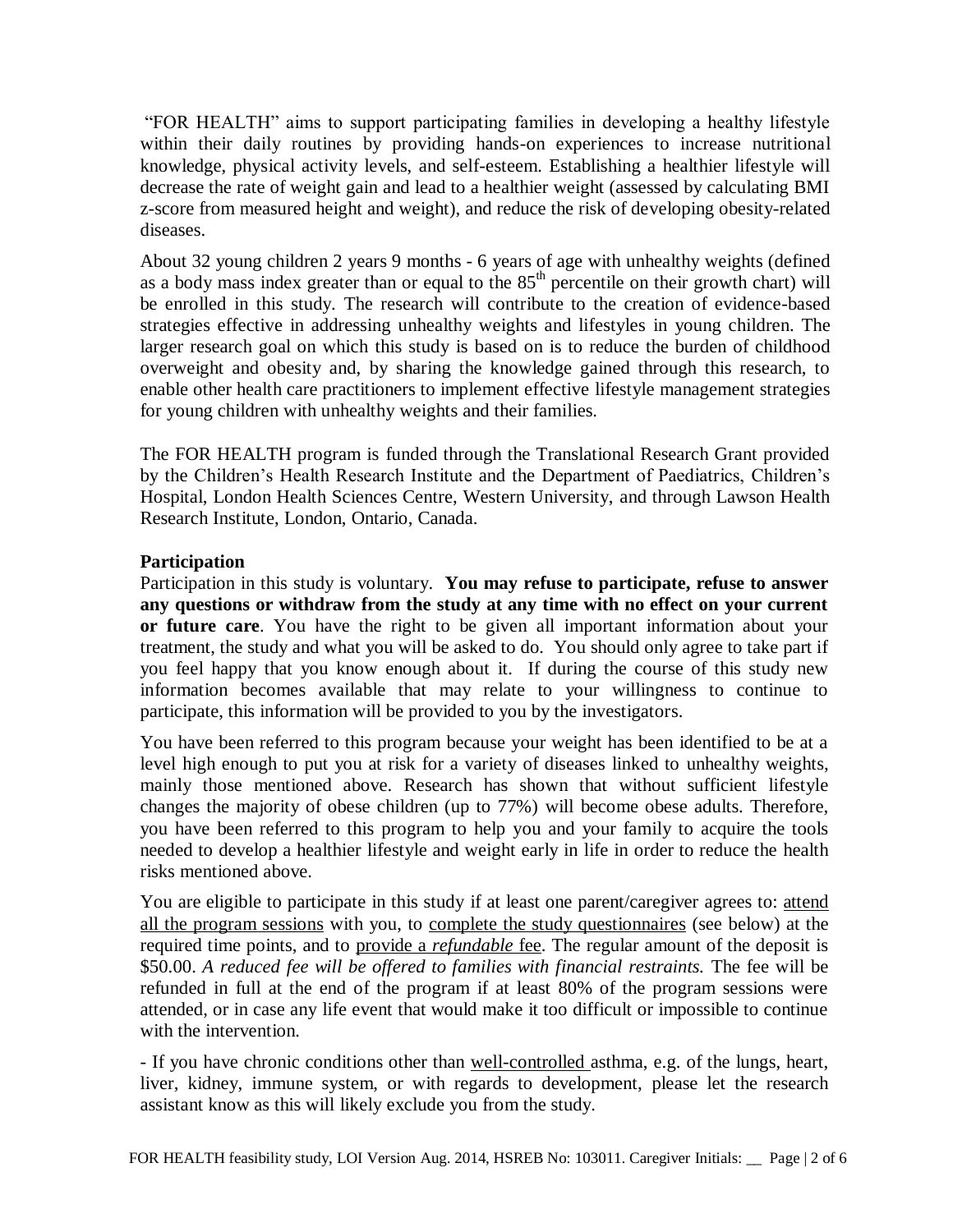- Please report any over-the-counter or prescription medication you might be taking, since some medications might limit your ability to participate in the study. The investigators would have to determine if it is appropriate for you to participate in this study.

- If you are participating in any other weight-related treatment or any other research study at this time, please inform the study investigator right away, since this might exclude you from participating.

#### **Study Procedure**

The FOR HEALTH program offers healthy eating, activity and lifestyle counseling by a dietitian, and a fitness specialist, complemented by a psychologist or senior psychology student. A paediatrician will be available at some of the sessions, a social worker will be available if needed. The program will be held at the **YMCA London, Centre Branch, 382 Waterloo Street**. Free parking and free child care will be available for participants. Participating families will also receive a free 6-month YMCA membership while enrolled in the study.

FOR HEALTH consists of an intensive 4-month phase with 6 weekly and 6 bi-weekly sessions (1 introduction, 9 group and 2 individual sessions). This is followed by a 2-month maintenance phase with one group session per month, and two follow-up visits 3 and 6 months after the maintenance phase (see session description below for details).

#### **Initial introduction visit, will take approximately 60 minutes**

• Program eligibility will be assessed, all questions you might have about the program will be discussed and the study consent form will be signed. This will make you a study participant.

• Your and your parent(s)/caregiver(s) height and weight will be taken.

• Parent(s)/caregiver(s) will be asked to complete two questionnaires (*Physical Activity, Quality of Life;* this will take approximately 15 minutes to complete), and to record all food items that you will consume over the following 3 days on a form (*3-day food record*).

#### **Group Sessions (9 during months 1-4, 2 during months 5-6), 90 minutes each**

Each group session will consist of three components: (1) a 60-minute group educational session for parents, and at the same time (2) 60-minutes of active playtime with various age-appropriate activities for children, mainly supervised and led by qualified YMCA staff.

Educational sessions will include skill training and practical activities revolving around healthy food choices (understanding food labels, meals planning and preparation, healthy snacks, portion size, etc.), healthy, active versus a sedentary lifestyle (screen time, active play time, family sports, fitness activities, etc.), and behavioural aspects (role models, eating habits, not using food as reward or punishment, parenting styles, etc.).

Guided, supervised physical activities will include swimming, ball and other active group games.

(3) For the last 30 minutes of each session parents will join their children for parent-child activities related to the previously discussed topics. Group sessions will also allow participants to meet other parents and share their experiences.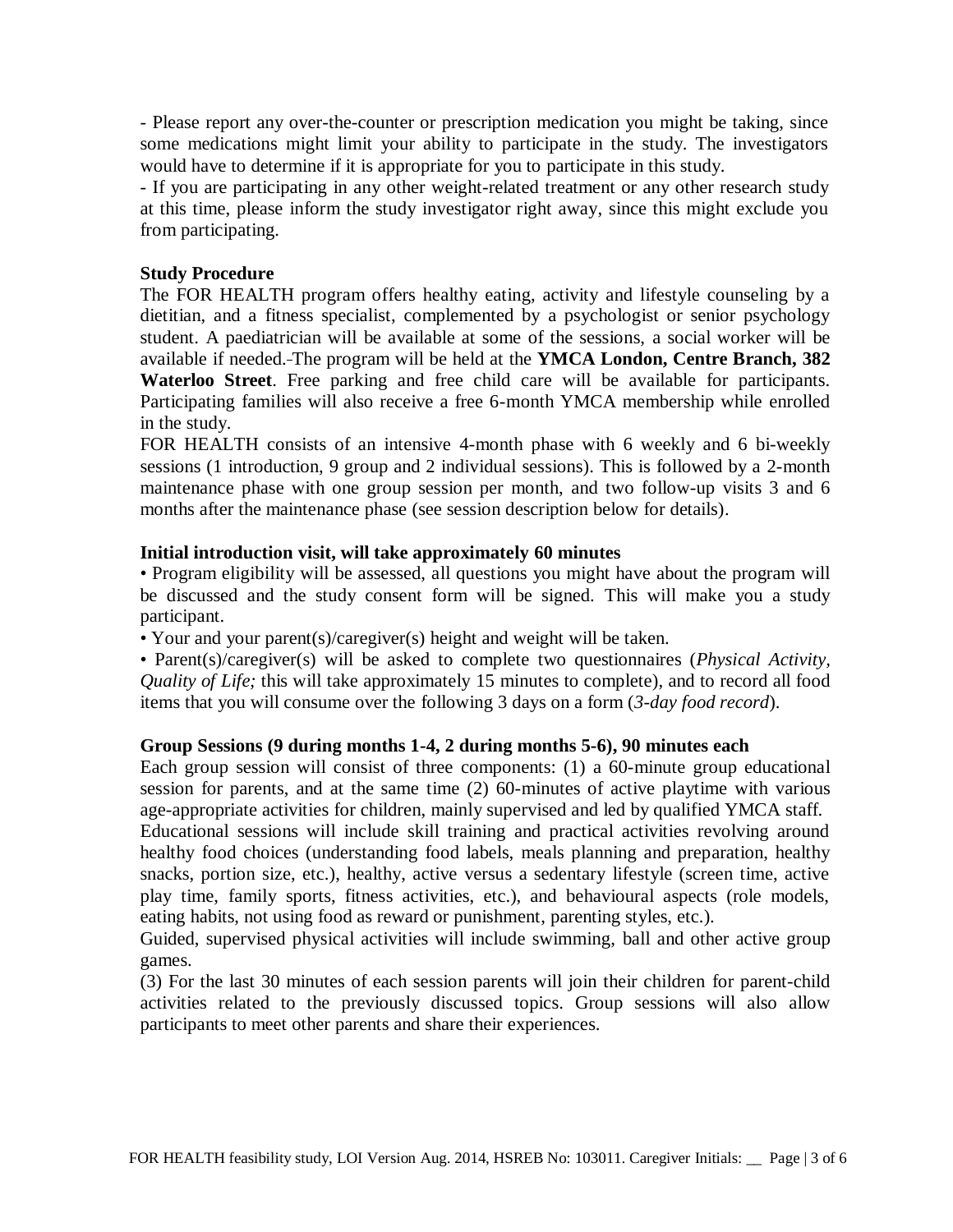#### **Individual Sessions (2 sessions during months 1-4, 45 min. each)**

The two individual sessions will provide a platform to discuss individual- and familyspecific questions, support needs, challenges in implementing a change towards a healthier lifestyle, as well as previously set and future goals.

#### **Measurements and questionnaires**

The above mentioned measurements (weight, height) and questionnaires will be repeated at 4 and 6 months, as well as at the 3- and 6-month follow-up (9 and 12 months after program start).

#### **Risks and discomforts**

There are no known risks associated with the healthy lifestyle intervention provided with this program. However, while children will be supervised by trained, experienced staff during active, age-appropriate playtime, a potential small risk for play-related accidents remains.

#### **Benefits**

Participating families will receive a free 6-month YMCA membership while enrolled in the study. While there is no guarantee that you may benefit further from participating in this study, there may be significant direct benefits for you and your family. You might acquire valuable knowledge around important aspects of leading a healthier lifestyle and how to implement lifestyle changes in your family. Also, you might achieve a healthier weight and an increase in quality of life. Furthermore, other family members (especially if also overweight or obese) might benefit as well from the knowledge and experience gained through the program.

In addition, your participation in and the results of this this research will contribute to the creation of evidence-based knowledge on strategies effective in addressing the overweight and obesity epidemic in young children and their families. By sharing the knowledge gained through this research, other health care practitioners may be enabled to implement effective lifestyle management strategies for young children with unhealthy weights and their families in their areas as well.

#### **Alternatives to Study participation**

An alternative to the intervention described above is not to participate in the study and to continue on just as you do now.

#### **Confidentiality**

Your confidentiality will be maintained except where release of information is required by law. By signing the Consent Form you agree that the referring physician may share with the study coordinator, and personnel involved in the study those parts of the information contained in your clinic records which might be relevant to the study, and that other information collected during the study may also be shared with those involved in conducting and analyzing the study, and with the referring physician.

Your confidentiality will be respected and protected. No information that discloses your identity will be released or published. Published reports or presentations will refer to grouped data and not to any identifiable individuals. However, the original signed research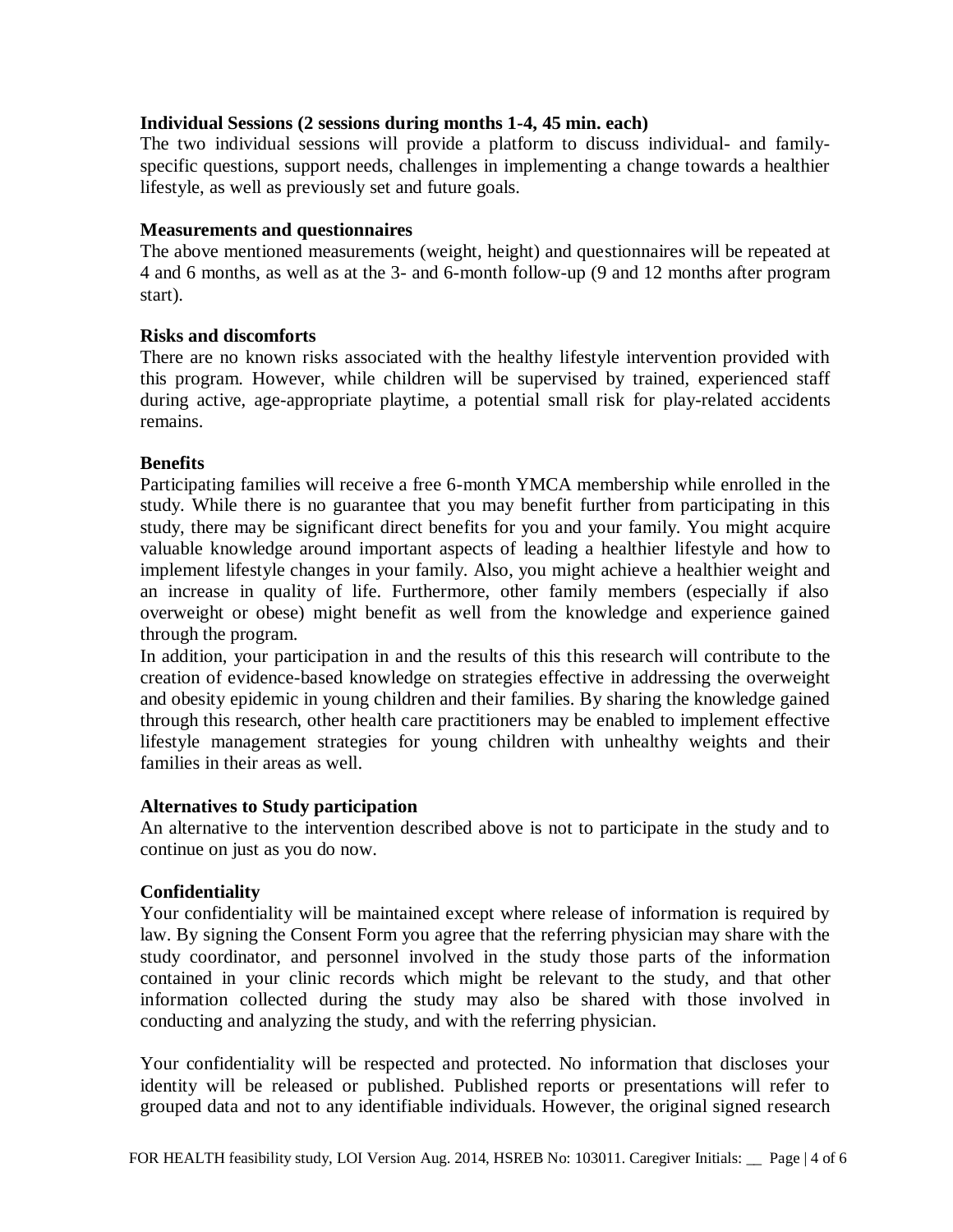consent form and the data which will follow will be included in your health record. All data collected for this study is kept secure, private and confidential as per current health information legislation and data protection practices. All data stored in the research database is made anonymous by removing personal identifiers to protect your identity. However, it is important to note that the researchers need to be able to contact you about program-related issues and results. In order for them to be able to do so, a code in the research database will allow the research team to look up your contact information in a second and especially protected database ("Master List"), which will be accessible only by the core team members, and which will be stored separately from the research database, and will also be subject to the same aforementioned legislation. Your study-related records will be kept for a period of 7 years.

Representatives of the Western University Health Sciences Research Ethics Board may contact you or require access to your study-related records to monitor the conduct of the research.

On the consent form below you will be asked whether or not you agree to be contacted in the future on participating in any other future research project.

#### **Contact for Further Information**

Thank you for taking the time to read the information about this study. If you have any questions or concerns now or at any time about the study, your safety please ask your study doctor, the study staff, or the contact person indicated below.

FOR HEALTH Study coordinator: Wendy Madarasz, phone (519) 685-8500, ext. 56816.

E-Mail: [ForHealth@lhsc.on.ca](mailto:ForHealth@lhsc.on.ca)

Follow us on Facebook: <https://www.facebook.com/pages/For-Health-Program/> 185319061619205?id=185319061619205&sk=info

If you have questions about your rights as a research participant please call Dr. David Hill, Scientific Director, c/o Lawson Health Research Institute at (519) 667-6649.